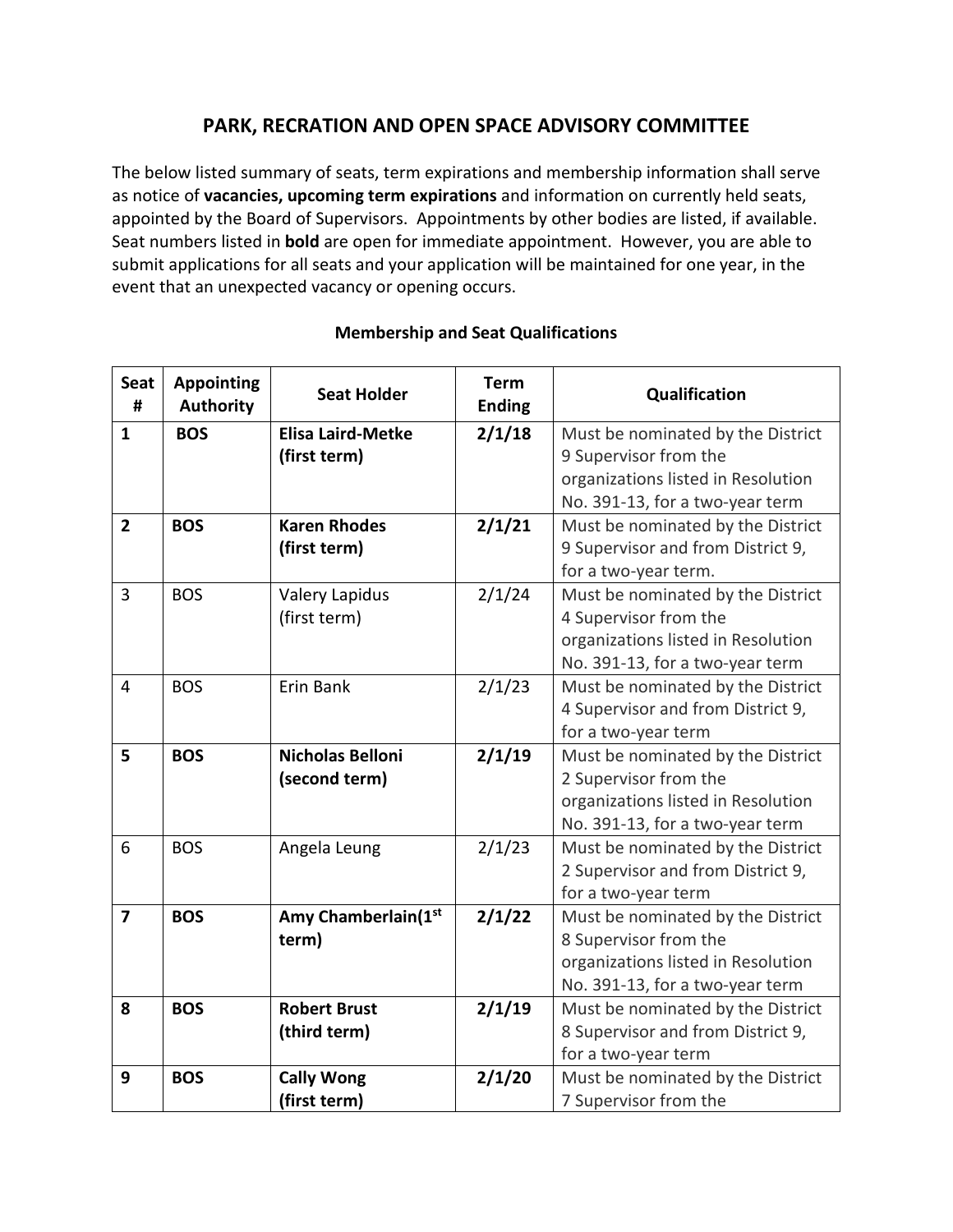|    |            |                         |        | organizations listed in Resolution |
|----|------------|-------------------------|--------|------------------------------------|
|    |            |                         |        | No. 391-13, for a two-year term    |
| 10 | <b>BOS</b> | <b>Deval Patel</b>      | 2/1/23 | Must be nominated by the District  |
|    |            | (first term)            |        | 7 Supervisor and from District 9,  |
|    |            |                         |        | for a two-year term                |
| 11 | <b>BOS</b> | <b>Ieeshea Romero</b>   | 2/1/20 | Must be nominated by the District  |
|    |            | (first term)            |        | 10 Supervisor from the             |
|    |            |                         |        | organizations listed in Resolution |
|    |            |                         |        | No. 391-13, for a two-year term    |
| 12 | <b>BOS</b> | <b>Roisin Isner</b>     | 2/1/21 | Must be nominated by the District  |
|    |            | (first term)            |        | 10 Supervisor and from District 9, |
|    |            |                         |        | for a two-year term                |
| 13 | <b>BOS</b> | <b>Wendy Aragon</b>     | 2/1/22 | Must be nominated by the District  |
|    |            | (thirdterm)             |        | 1 Supervisor from the              |
|    |            |                         |        | organizations listed in Resolution |
|    |            |                         |        | No. 391-13, for a two-year term    |
| 14 | <b>BOS</b> | <b>Richard Rothman</b>  | 2/1/21 | Must be nominated by the District  |
|    |            | (fourth (last) term)    |        | 1 Supervisor and from District 9,  |
|    |            |                         |        | for a two-year term                |
| 15 | <b>BOS</b> | <b>Kenneth Maley</b>    | 2/1/20 | Must be nominated by the District  |
|    |            | (second term)           |        | 3 Supervisor from the              |
|    |            |                         |        | organizations listed in Resolution |
|    |            |                         |        | No. 391-13, for a two-year term    |
| 16 | <b>BOS</b> | <b>Rosa Chen</b>        | 2/1/21 | Must be nominated by the District  |
|    |            | (first term)            |        | 3 Supervisor and from District 9,  |
|    |            |                         |        | for a two-year term                |
| 17 | <b>BOS</b> | Cyntia Salazar          | 2/1/24 | Must be nominated by the District  |
|    |            | (first term)            |        | 6 Supervisor from the              |
|    |            |                         |        | organizations listed in Resolution |
|    |            |                         |        | No. 391-13, for a two-year term    |
| 18 | <b>BOS</b> | <b>Brian Pepin</b>      | 2/1/23 | Must be nominated by the District  |
|    |            | (first term)            |        | 6 Supervisor and from District 9,  |
|    |            |                         |        | for a two-year term                |
| 19 | <b>BOS</b> | <b>Allyson Bravmann</b> | 2/1/22 | Must be nominated by the District  |
|    |            | (first term)            |        | 5 Supervisor from the              |
|    |            |                         |        | organizations listed in Resolution |
|    |            |                         |        | No. 391-13, for a two-year term    |
| 20 | <b>BOS</b> | Rafael Bortnick         | 2/1/23 | Must be nominated by the District  |
|    |            |                         |        | 5 Supervisor and from District 9,  |
|    |            |                         |        | for a two-year term                |
| 21 | <b>BOS</b> | John Raul Somoza        | 2/1/24 | Must be nominated by the District  |
|    |            | (first term)            |        | 11 Supervisor from the             |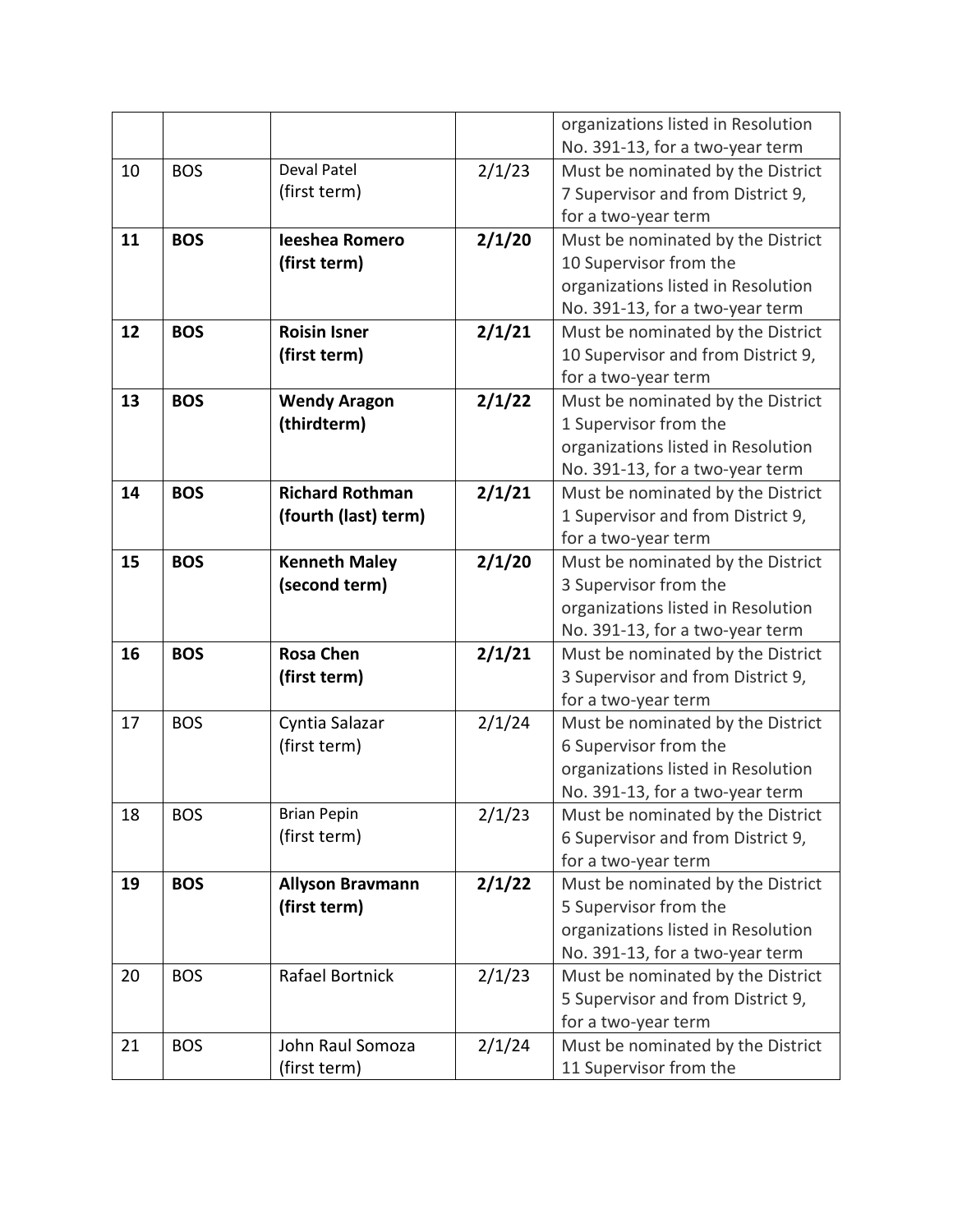|    |            |                                        |        | organizations listed in Resolution<br>No. 391-13, for a two-year term                          |
|----|------------|----------------------------------------|--------|------------------------------------------------------------------------------------------------|
| 22 | <b>BOS</b> | <b>Steven Currier</b><br>(second term) | 2/1/22 | Must be nominated by the District<br>11 Supervisor and from District 9,<br>for a two-year term |
| 23 | Mayor      | <b>Ancel Martinez</b>                  | 2/1/21 | Appointed by the Mayor                                                                         |

**Additional Membership Requirement**: At least four (4) of the members chosen from the list maintained by the Recreation and Park Commission (ratified by Resolution No. 391-13) must be individuals nominated by an environmental organization.

## **BOARD OF SUPERVISORS (BOS) APPLICATION FORMS AVAILABLE HERE**

- English [https://sfbos.org/sites/default/files/vacancy\\_application.pdf](https://sfbos.org/sites/default/files/vacancy_application.pdf)
- [中文](https://sfbos.org/sites/default/files/vacancy_application_CHI.pdf) https://sfbos.org/sites/default/files/vacancy application CHI.pdf
- [Español](https://sfbos.org/sites/default/files/vacancy_application_SPA.pdf) [https://sfbos.org/sites/default/files/vacancy\\_application\\_SPA.pdf](https://sfbos.org/sites/default/files/vacancy_application_SPA.pdf)
- [Filipino](https://sfbos.org/sites/default/files/vacancy_application_FIL.pdf) [https://sfbos.org/sites/default/files/vacancy\\_application\\_FIL.pdf](https://sfbos.org/sites/default/files/vacancy_application_FIL.pdf)

(For seats appointed by other Authorities please contact the Board / Commission / Committee / Task Force (see below) or the appointing authority directly.)

*Please Note: Depending upon the posting date, a vacancy may have already been filled. To determine if a vacancy for this Commission is still available, or if you require additional information, please call the Rules Committee Clerk at (415) 554-5184.*

Applications and other documents may be submitted to [BOS-Appointments@sfgov.org](mailto:BOS-Appointments@sfgov.org)

**Next Steps**: Applicants who meet minimum qualifications will be contacted by the Rules Committee Clerk once the Rules Committee Chair determines the date of the hearing. Members of the Rules Committee will consider the appointment(s) at the meeting and applicant(s) may be asked to state their qualifications. The appointment of the individual(s) who is recommended by the Rules Committee will be forwarded to the Board of Supervisors for final approval.

The Park, Recreation and Open Space Advisory Committee consists of a total of twenty-three (23) members. Twenty-two (22) members shall be appointed by the members of the Board of Supervisors and approved by the full Board, with one (1) member appointed by each Supervisor from his/her supervisorial district and one (1) member appointed by each Supervisor from the list maintained by the Recreation and Park Commission of individuals nominated by organizations having as a primary focus park, environmental, recreational, cultural, sports, youth or senior citizen issues (ratified by Resolution No. 391-13). Four (4) of the members